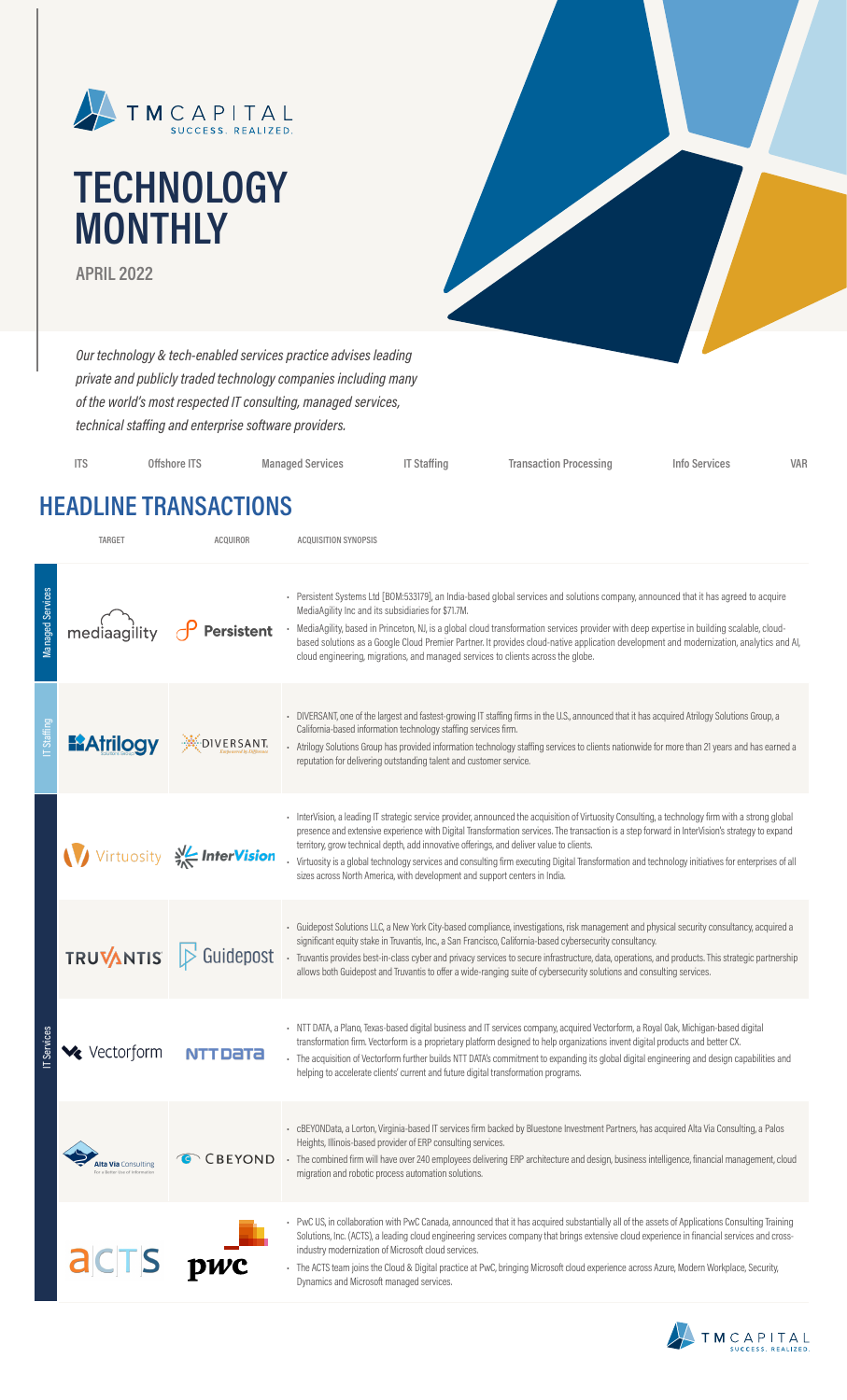## **TECHNOLOGY GROWTH & VALUATION TRENDS**

 **Enterprise Value / LTM Revenue**



**LTM Revenue Growth**



 **Enterprise Value / LTM EBITDA**



#### **LTM Gross & EBITDA Margin\***



**TEV / EBITDA**